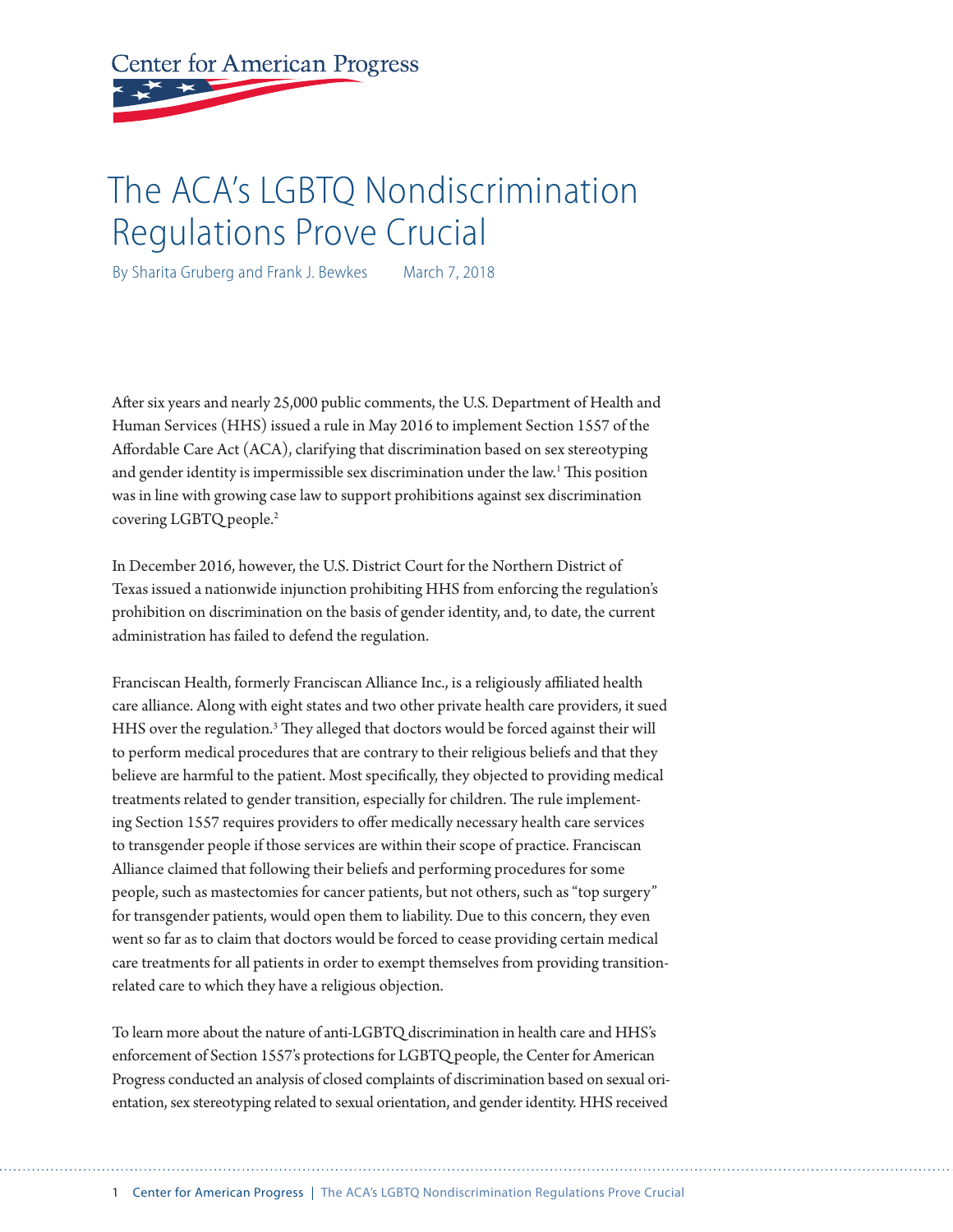these complaints prior to the injunction. The analysis revealed that the majority of patients who fled such complaints of discrimination with HHS had not been denied care related to gender transition. Rather, transgender patients who fled complaints were ofen denied in general, unrelated to transition-related treatments, solely because of their gender identity.

Tis fnding is signifcant, because Franciscan Alliance's stated concern in *Franciscan Alliance v. Burwell* is that the implementation of Section 1557 would force its doctors to help patients with gender transition care. But the data show that health care providers most often discriminate against transgender people simply for being who they are—not based on the care they need. With the majority of discrimination complaints grounded in gender identity rather than gender transition, the desire of opponents—including Franciscan Alliance—to undo Section 1557's protections for transgender people would have sweeping consequences and possibly indicates an underlying animus toward transgender people generally. CAP's analysis of these claims indicates that, if successful for Franciscan Alliance, *Franciscan Alliance v. Burwell*'s atack on gender identity discrimination protections would allow many forms of discrimination against patients—such as refusing to use proper pronouns and to provide reproductive health care simply because a person's gender presentation does not match their ID or records—and undermine the quality of care for many people while increasing litigation costs for providers.

Tankfully, a diferent federal court ruled in September 2017 that discrimination on the basis of gender identity is sex discrimination prohibited under Section 1557 itself.<sup>4</sup> This ruling affirmed that transgender individuals can go directly to court, rather than file gender identity discrimination complaints through the administrative procedures of the Office of Civil Rights (OCR) at HHS.<sup>5</sup> Since gender identity discrimination is prohibited sex discrimination under the ACA itself, the administration should not amend the rule interpreting Section 1557 in response to *Franciscan Alliance*; to the contrary, it should continue to defend the rule and fght to overturn the injunction.

### Section 1557's nondiscrimination protections

Section 1557 prohibits discrimination by any health program or activity receiving federal assistance; health programs and activities administered by HHS; and marketplaces under the ACA, on the basis of race, color, national origin, sex, age, or disability.<sup>6</sup> The definition of what constitutes sex discrimination in Section 1557 is informed by the prohibitions against sex discrimination in Title IX of the Education Amendments of 1972, as well as Title VII of the Civil Rights Act of 1964.<sup>7</sup> The courts have clarified that discrimination on the basis of gender identity is sex discrimination, despite the stance of the Trump administration.<sup>8</sup> In other words, as a federal court recently found, "Because Title VII, and by extension Title IX, recognize that discrimination on the basis of transgender identity is discrimination on the basis of sex, the Court interprets the ACA to afford the same protections."<sup>9</sup> (see text box) The ACA offers protections regardless of the status of its implementing regulations.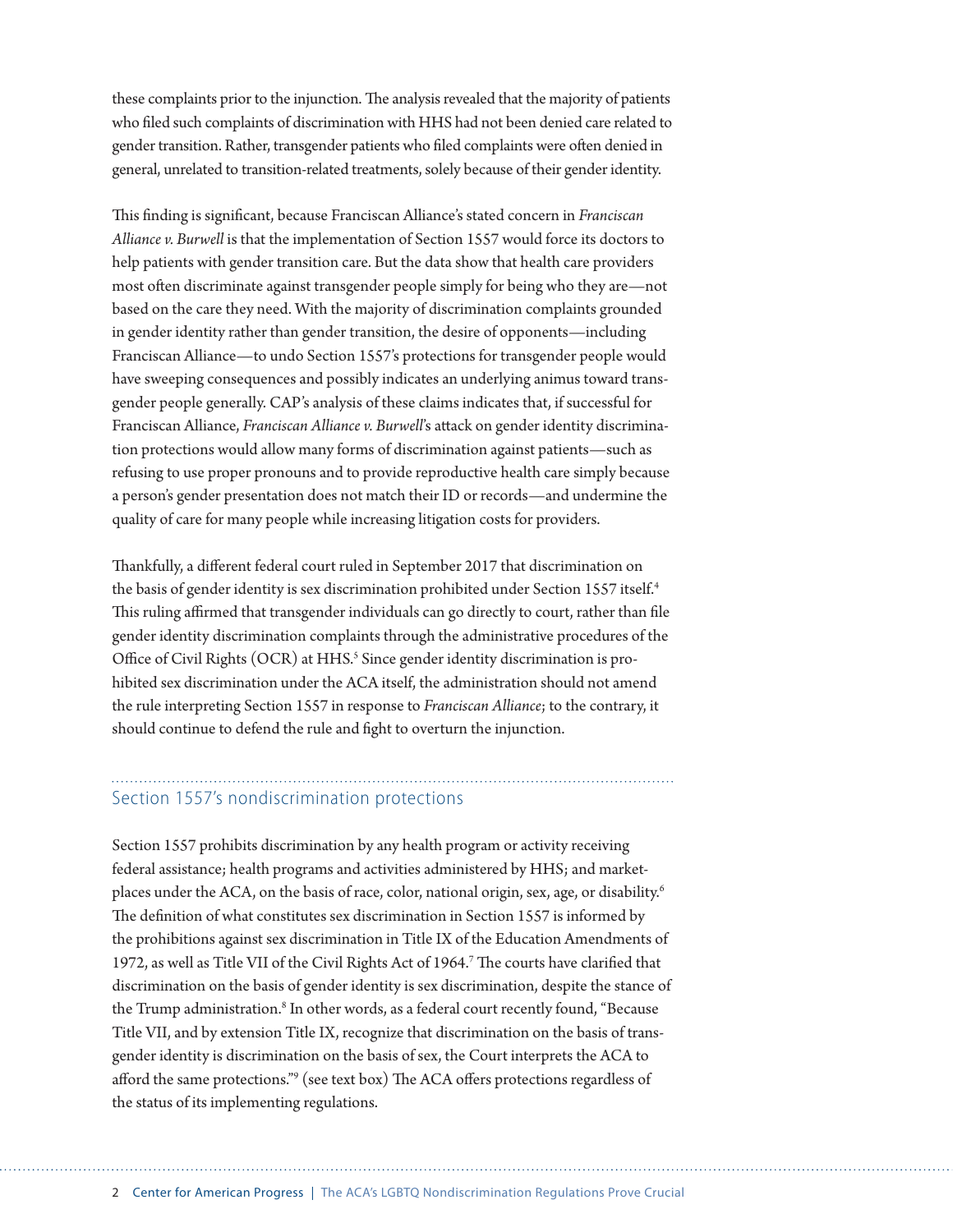## **Prescott v. Rady Children's Hospital-San Diego**

In September 2017, the U.S. District Court for the Southern District of California ruled on *Prescott v. Rady Children's Hospital-San Diego*, a case brought by a mother on behalf of her deceased transgender son.<sup>10</sup> Kyler, her son, had battled with gender dysphoria, depression, and suicidal ideation. His mother sought help at Rady Children's Hospital-San Diego (RCHSD), where hospital staff proceeded to repeatedly misgender Kyler. Unfortunately, RCHSD did not correct the behavior after it was brought to light by Kyler's mother; instead, it discharged Kyler from psychiatric hold early. Kyler died by suicide a month later. The court's ruling in this case was in response to an order on a motion to dismiss, so the merits of Kyler's mother's claim that her son was discriminated against were not addressed. The court did, however, hold that the discrimination claim based on Kyler's transgender identity arose from the language of the ACA itself, rather than the implementing regulation, and that the claim was plausible.

To provide further clarity on the nature of the protections aforded by the ACA, HHS issued a rule that interpreted the sex discrimination prohibition in Section 1557 to prohibit discrimination based on sex stereotyping and gender identity.<sup>11</sup> There is growing case law to support prohibitions against sex stereotyping, including sexual orientation discrimination.<sup>12</sup> The rule specifies that insurers are prohibited from denying or limiting health insurance or coverage because of someone's gender identity; that there cannot be a categorical exclusion from insurance coverage for transition-related care; and that if health services are ordinarily available to individuals of a certain sex, they cannot be denied to a transgender person for whom they are medically relevant. For example, a gynecologist cannot refuse to perform a Pap test or mammogram on a transgender man. The rule is in line with what the vast majority of insurers have already done. A 2017 study of 71 insurers in 18 states found that 90 percent of insurers did not include transgender-specifc exclusions and nearly one-third afrmatively stated that medically necessary treatment for gender dysphoria is covered.<sup>13</sup> The rule also clarifies that persistently and intentionally refusing to use a transgender person's correct name and gender pronoun constitutes impermissible harassment on the basis of sex and that transgender people must have access to facilities and programs consistent with their gender identity.

The OCR is charged with accepting and investigating complaints under Section 1557. The statute also provides a private right of action, allowing individuals who experience discrimination to fle a lawsuit under Section 1557.

Even without a formal fnding of discrimination, the OCR can work with health care providers to take proactive steps to ensure LGBTQ patients are protected from discrimination like it did with The Brooklyn Hospital Center. In July 2015, the OCR reached a voluntary settlement agreement with The Brooklyn Hospital Center after a transgender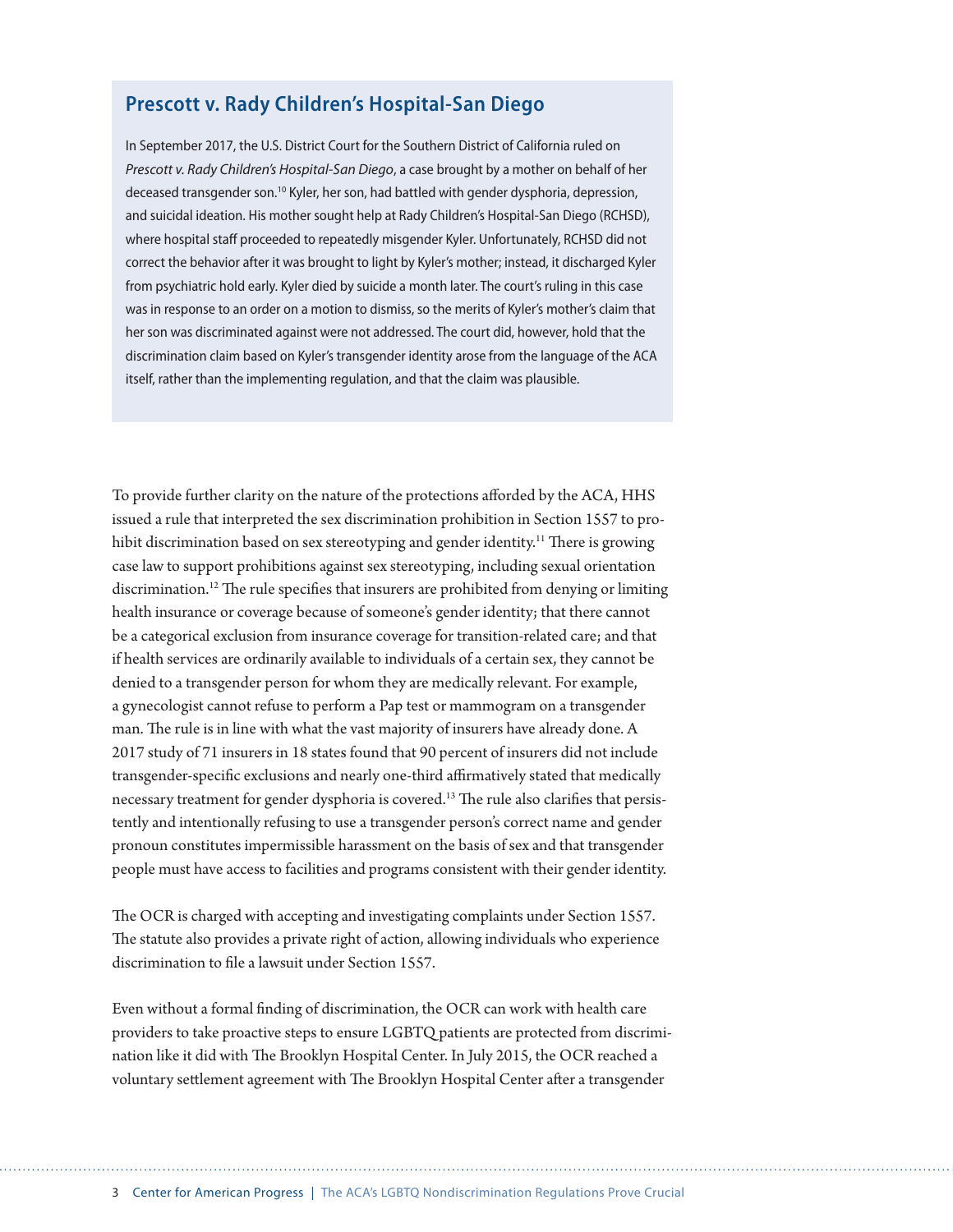woman filed a complaint with the office that the hospital violated Section 1557 when it assigned her to a double occupancy patient room with a man despite her gender identity.<sup>14</sup> The hospital agreed to adopt new nondiscrimination policies and train employees on compliance with those policies.<sup>15</sup>

# Analysis of sexual orientation and gender identity discrimination complaints under Section 1557

On January 24, 2017, CAP submited a Freedom of Information Act (FOIA) request to HHS for complaints of discrimination based on gender identity, sexual orientation, and sexual orientation-related sex stereotyping under Section 1557 of the ACA from March 23, 2010, to January 20, 2017. In response, CAP received information about a subset of complaints that were received by the agency and were closed—a total of 34 complaints from 2012 through 2016. Review of the documents, however, indicated that the Brooklyn Hospital Center case was not among the complaints provided. These FOIA data do not refect complaints that remain open or that have been held without action based on the *Franciscan Alliance* litigation. In the fnal rule interpreting Section 1557, HHS estimated that, each year, it receives a total of 15 to 20 Section 1557 complaints that cannot be fled under other statutes. HHS, however, predicted this number would increase following publication of the proposed rule.<sup>16</sup> Among the complaints, which sometimes had more than one issue claim, there were 31 claims involving gender identity discrimination and six involving sexual orientation discrimination.17 In two instances, HHS completed its investigation and found the complaints were substantiated; in other words, HHS issued actual fndings of discrimination. Most of the closed complaints resulted in the subject of the complaint taking voluntary corrective action. In 22 cases, the covered entity worked with HHS to institute trainings or change policies or HHS provided technical assistance to address the complaint.

### Most complaints involved denials of care or insurance coverage because of a person's gender identity

The most common complaints involved individuals being denied care because of their gender identity or transgender status. There were 13 such closed complaints among the 31 complaints involving gender identity discrimination that CAP reviewed. Complaints included a transgender woman being denied a mammogram because of her gender identity; transgender people being denied sexual assault medical forensic examinations; and a transgender man being refused a screening for a urinary tract infection because the clinic claimed it only provided those screenings to women.

One of the next most common complaints involved people being denied insurance coverage because of their gender identity. Five of these complaints were denials of coverage for transition-related care; however, there was one incident of an individual who was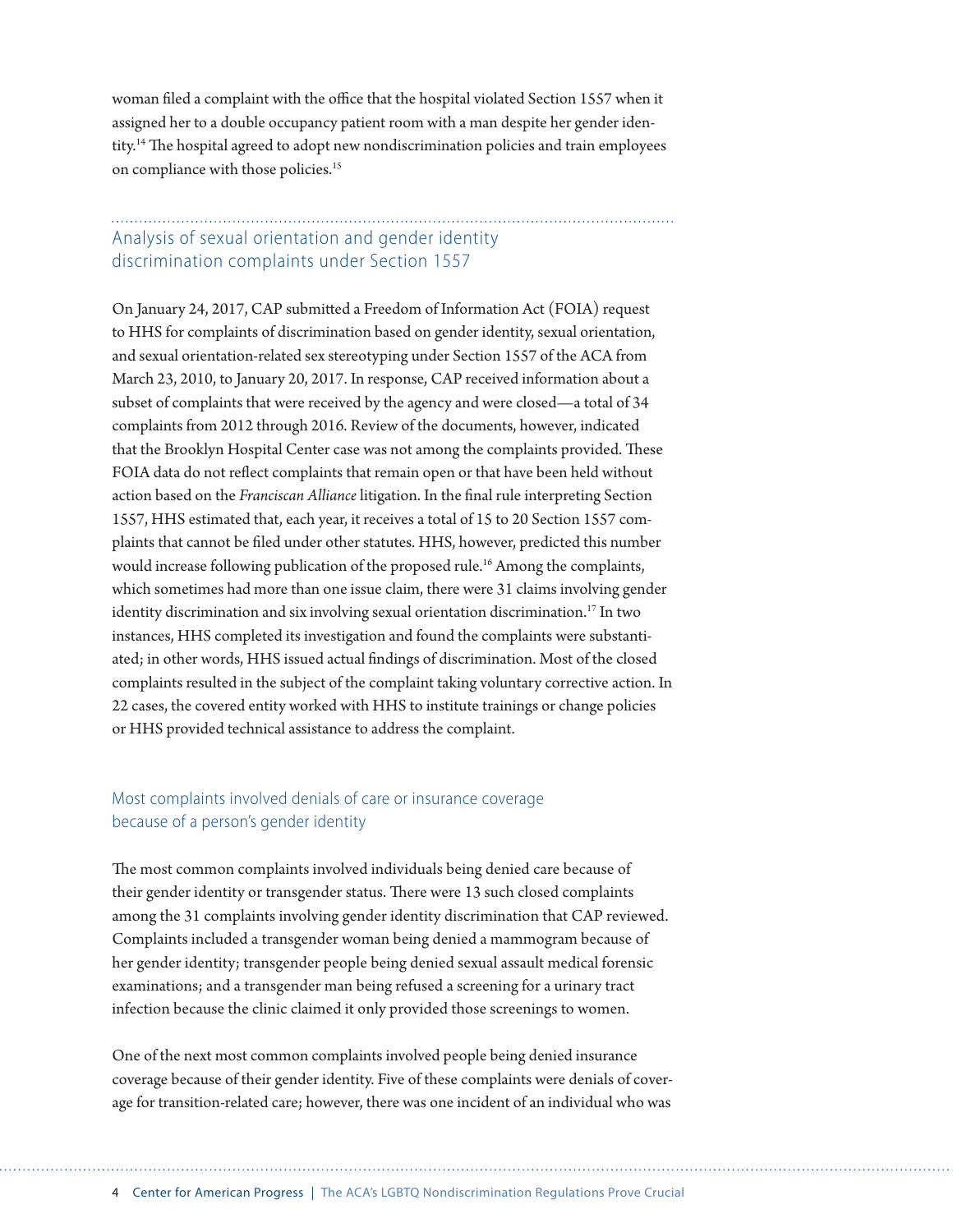refused insurance coverage for reproductive health care because of his gender identity and another because the insurer would only cover genetic testing for breast cancer for women and not for a transgender man—despite the fact that the testing was recommended by the complainant's doctor.

- Additional examples of discrimination in the complaints include:<sup>18</sup>
- A transgender woman went to the hospital with cold symptoms, but her care was delayed because of repeated questions about her gender identity and inappropriate questions about her anatomy at intake.
- A transgender woman with a disability was repeatedly harassed by the driver of a medical transport service that took her to and from her doctor's appointments.
- A woman was separated from her wife during an emergency room visit and her wife was not permited to enter her room for more than two hours.
- While recovering from an appendectomy, the doctor treating a transgender woman refused to call her by the correct pronouns and said the doctor does not deal with "these kinds" of patients.<sup>19</sup>

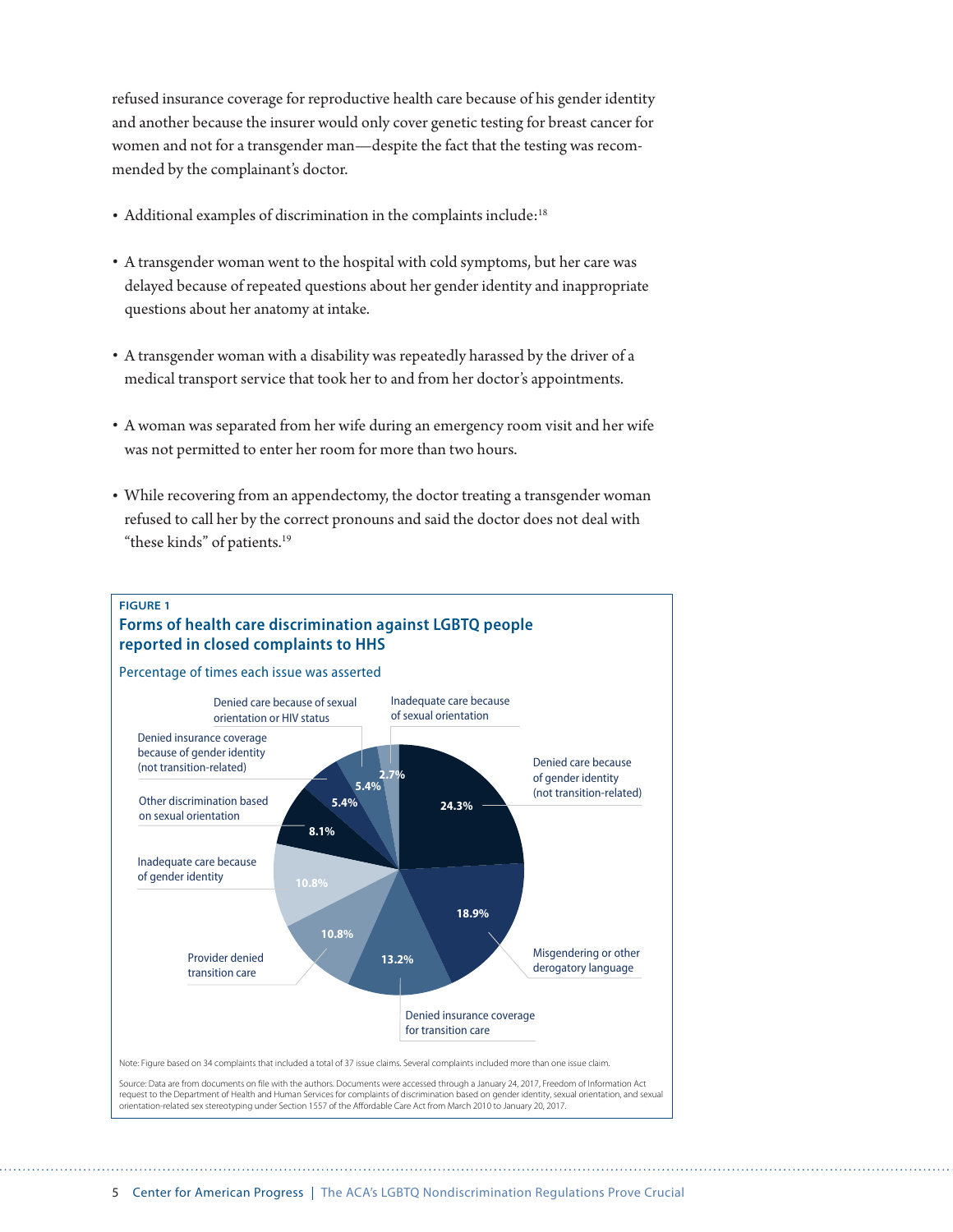### Many complaints were resolved through voluntary corrective action rather than costly litigation

The plaintiffs in *Franciscan Alliance* claimed that they feared facing costly litigation as a result of the rule. However, what the available complaints show is that HHS overwhelmingly worked with the subject of the complaint to amend policies and implement trainings to teach staff how to treat transgender patients without discrimination, rather than taking them to court. This was true for all cases involving the misgendering of patients seven of the 37 closed issue claims CAP reviewed—and for nearly all cases involving coverage or provision of transition-related care—11. HHS investigations had uncovered evidence to substantiate two of the complaints CAP obtained. In one of two complaints, a receptionist told a transgender person the clinic would not perform surgery because the "Lord does not approve."20 Afer the complaint was fled and HHS investigated, the clinic ofered to proceed with the surgery, updated its nondiscrimination policy, formulated new policies on transgender health care, and trained its staff on the policy. While the *Franciscan Alliance* litigation relied heavily on hypothetical scenarios—and misstatements of accepted medical standards of care—regarding transgender children, none of the complaints CAP reviewed involved transition-related care for a minor.<sup>21</sup>

Finally, beyond the outright denial of care, there were fve complaints involving patients who alleged receiving substandard care because of their sexual orientation or gender identity. These involved situations where someone's care was delayed or they were released from a hospital prematurely. In these instances, the subjects of the complaints took voluntary corrective action and trained their staf on nondiscrimination obligations under the law and LGBTQ cultural competency. There were also two complaints of people being treated diferently because their spouse was the same sex. In these cases, the subjects of the complaints also voluntarily trained staf or changed their recordkeeping policies to ensure all married couples were treated the same.

In the two instances CAP reviewed where the complaints were substantiated by HHS, the subjects of the complaints also took corrective actions. In addition to the case mentioned above, an individual was denied a fu shot because they were HIV-positive. In this case it was determined they were discriminated against on the basis of having a disability.

Finally, contrary to assertions made by the plaintifs in *Franciscan Alliance*, in no case did HHS threaten to sue or withhold federal funding, nor did it order a health care professional to perform a service against their medical judgment.

# Conclusion

Reviewing this subset of Section 1557 complaints resolved by HHS shows that the enforcement of the statute was working well to resolve very real issues of discrimination, and that the fears raised by the *Franciscan Alliance* lawsuit are not well-founded.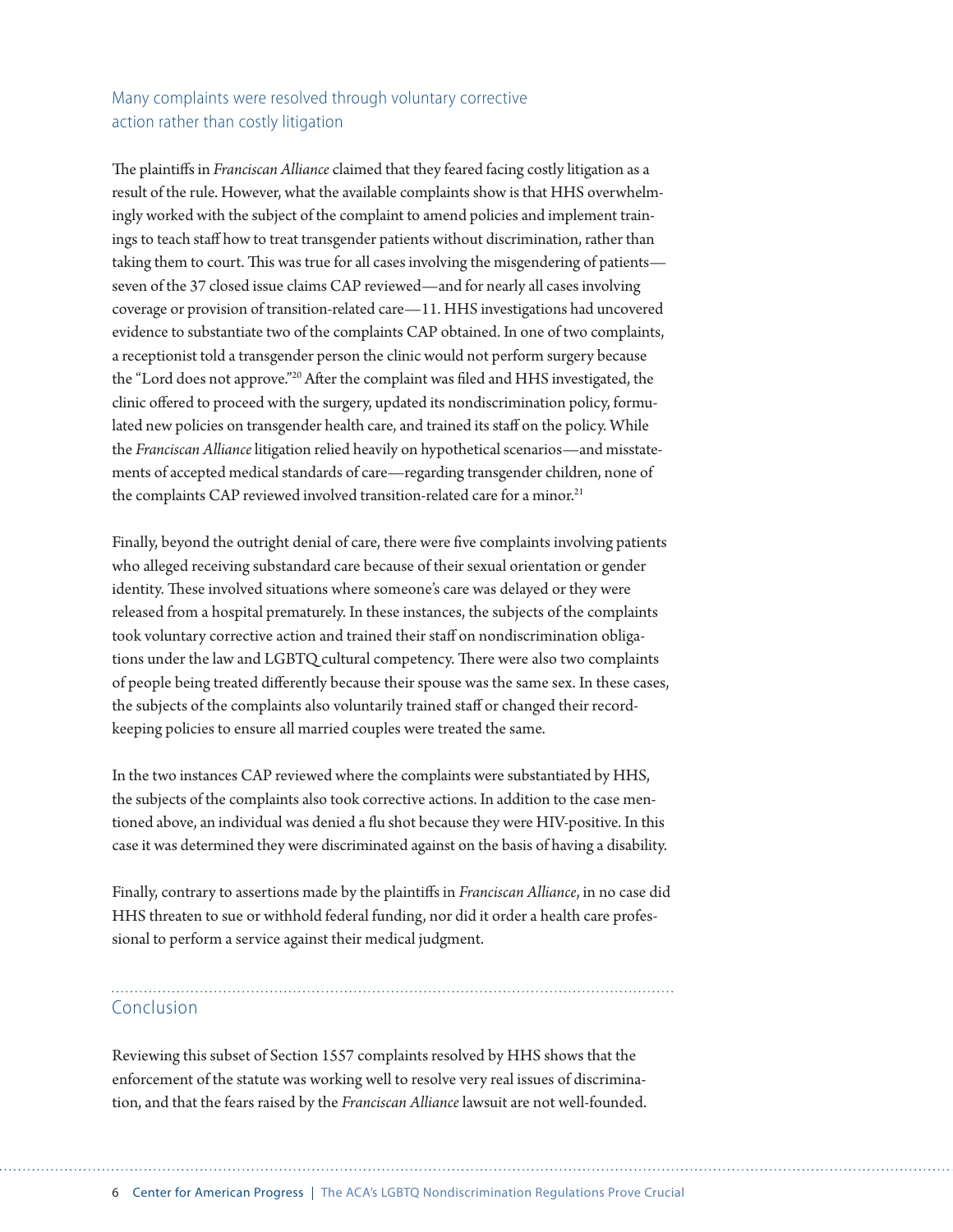Research shows that discrimination afects whether transgender people are able to receive timely, quality care, as well as the willingness of transgender people to seek care in the future. A survey by CAP found 23.5 percent of transgender respondents avoided doctor's offices in the past year out of fear of facing discrimination.<sup>22</sup> Robust enforcement of the ACA's nondiscrimination protections reassures these Americans that they will not be refused for discriminatory reasons.

Contrary to the fndings of the Texas court in *Franciscan Alliance*, 23 Section 1557's implementing rule simply creates a regulatory structure and administrative process for enforcing what the ACA already requires. A claim for anti-transgender discrimination already existed under the ACA. The implementing rule is important, because its administrative procedures enable victims to seek redress without the costs and time associated with litigation. The present analysis suggests that this process has often worked well for those who have availed themselves of it.

As *Franciscan Alliance v. Burwell* proceeds, the ACA's protections remain in efect and continue to be critical for addressing the well-documented health disparities facing LGBTQ people.24 However, due to costs of litigation and the apparent success of the closed administrative claims, it is vital that the administrative process remain an avenue for addressing discrimination grievances. Unfortunately, HHS indicated in recent court flings that rather than preserving this critical mechanism for protecting LGBTQ people from discrimination, it is rewriting the rule and likely removing explicit protections for LGBTQ people.<sup>25</sup> HHS also recently announced that it will open a separate civil rights office that is solely focused on defending religious refusals to provide health care. HHS' recent actions do not signal a commitment to protecting all Americans' access to care. Rather, they further underline the Trump administration's commitment to undermining the basic rights, health, and well-being of LGBTQ people.<sup>26</sup>

*Sharita Gruberg is the associate director of the LGBT Research and Communications Project at the Center for American Progress. Frank J. Bewkes is a policy analyst for the LGBT Research and Communications Project at the Center.*

*Te authors would like to thank Jocelyn Samuels, Sunu Chandy, Kelli Garcia, Harper Jean Tobin, Kellan Baker, and Katie Keith for reviewing and providing feedback on this issue brief.*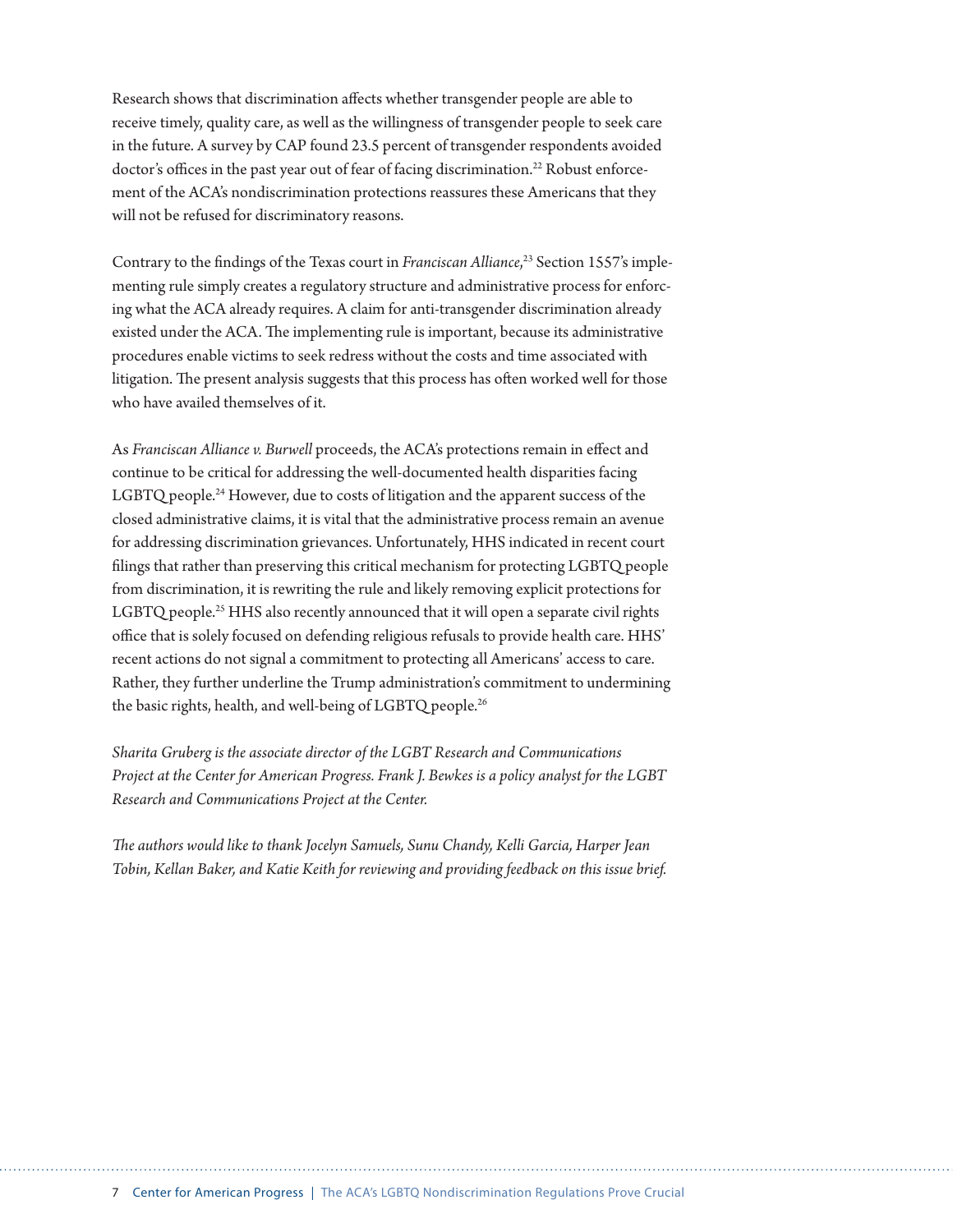#### Endnotes

- 1 U.S. Department of Health and Human Services, "Nondiscrimination in Health Programs and Activities," *Federal Register* 81 (96) (2016), available at [https://www.federalregister.](https://www.federalregister.gov/documents/2016/05/18/2016-11458/nondiscrimination-in-health-programs-and-activities) [gov/documents/2016/05/18/2016-11458/nondiscrimina](https://www.federalregister.gov/documents/2016/05/18/2016-11458/nondiscrimination-in-health-programs-and-activities)[tion-in-health-programs-and-activities;](https://www.federalregister.gov/documents/2016/05/18/2016-11458/nondiscrimination-in-health-programs-and-activities) Kellan Baker, "LGBT Protections In Afordable Care Act Section 1557," *Health A*f*airs*, June 6, 2016, available at [http://www.healtha](http://www.healthaffairs.org/do/10.1377/hblog20160606.055155/full/)fairs. [org/do/10.1377/hblog20160606.055155/full/.](http://www.healthaffairs.org/do/10.1377/hblog20160606.055155/full/)
- 2 U.S. Department of Health and Human Services, "Nondiscrimination in Health Programs and Activities." See, for example, *Smith v. City of Salem*, 378 F.3d 566 (6th Cir. 2004), available at https://scholar.google.com/scholar\_case?case [988234023344471066&q=Smith+v.+City+of+Salem,+378+F](https://scholar.google.com/scholar_case?case=988234023344471066&q=Smith+v.+City+of+Salem,+378+F.3d+566&hl=en&as_sdt=20006&as_vis=1) [.3d+566&hl=en&as\\_sdt=20006&as\\_vis=1](https://scholar.google.com/scholar_case?case=988234023344471066&q=Smith+v.+City+of+Salem,+378+F.3d+566&hl=en&as_sdt=20006&as_vis=1).
- 3 See *Franciscan Alliance Inc. v. Burwell*, 227 F.Supp.3d 660 (N.D. Tex., 2016).
- 4 *Prescott v. Rady Children's Hospital-San Diego*, 2017 WL 4310756 (S.D. Cal., 2017), available at [https://www.court](https://www.courthousenews.com/wp-content/uploads/2017/09/Trans-Rady-MTD-ORDER.pdf)[housenews.com/wp-content/uploads/2017/09/Trans-Rady-](https://www.courthousenews.com/wp-content/uploads/2017/09/Trans-Rady-MTD-ORDER.pdf)[MTD-ORDER.pdf](https://www.courthousenews.com/wp-content/uploads/2017/09/Trans-Rady-MTD-ORDER.pdf).
- 5 *Prescott v. Rady Children's Hospital-San Diego*, 2017 WL 4310756 (S.D. Cal., 2017).
- 6 U.S. Department of Health and Human Services, "Nondiscrimination in Health Programs and Activities."
- 7 Legal Information Institute, "42 U.S. Code § 18116 Nondiscrimination," available at [https://www.law.cornell.edu/](https://www.law.cornell.edu/uscode/text/42/18116) [uscode/text/42/18116](https://www.law.cornell.edu/uscode/text/42/18116) (last accessed February 2018).
- 8 See, for example, *Whitaker v. Kenosha Uni*f*ed School District*, 858 F.3d 1034 (7th Cir. 2017), available at [http://media.ca7.uscourts.gov/cgi-bin/rssExec.](http://media.ca7.uscourts.gov/cgi-bin/rssExec.pl?Submit=Display&Path=Y2017/D05-30/C:16-3522:J:Williams:aut:T:fnOp:N:1971382:S:0) [pl?Submit=Display&Path=Y2017/D05-30/C:16-3522:J:Willia](http://media.ca7.uscourts.gov/cgi-bin/rssExec.pl?Submit=Display&Path=Y2017/D05-30/C:16-3522:J:Williams:aut:T:fnOp:N:1971382:S:0) [ms:aut:T:fnOp:N:1971382:S:0](http://media.ca7.uscourts.gov/cgi-bin/rssExec.pl?Submit=Display&Path=Y2017/D05-30/C:16-3522:J:Williams:aut:T:fnOp:N:1971382:S:0) (Title IX and Equal Protection Clause); *Dodds v. U.S. Department of Education*, 845 F.3d 217 (6th Cir. 2016), available at http://www.opn.ca6.uscourts. gov/opinions.pdf/16a0291p-06.pdf (Title IX and Equal Protection Clause); *Barnes v. City of Cincinnati*, 401 F.3d 729 (6th Cir. 2005) (Title VII of the 1964 Civil Rights Act), available at http://caselaw.fndlaw.com/us-6th-circuit/1413440. html; *Smith v. City of Salem*, 378 F.3d 566 (6th Cir. 2004) (Title VII); *Rosa v. Park West Bank & Trust Co*., 214 F.3d 213 (1st Cir. 2000) (Equal Credit Opportunity Act); A.H. ex rel. *Handling v. Minersville Area School District*, 3:17-CV-391, 2017 WL 5632662 (M.D. Pa. Nov. 22, 2017) (Title IX and Equal Protection Clause); *Stone v. Trump*, F.Supp.3d, No. 17–2459 (D. Md. Nov. 21, 2017) (Equal Protection Clause); *Doe v. Trump*, F.Supp.3d, 2017 WL 4873042 (D.D.C. Oct. 30, 2017) (Equal Protection Clause); *Prescott v. Rady Children's Hospital-San Diego*, F.Supp.3d, 2017 WL 4310756 (S.D. Cal. Sept. 27, 2017) (Section 1557); *E.E.O.C. v. Rent-a-Center East Inc*., F.Supp.3d , 2017 WL 4021130 (C.D. Ill. Sept. 8, 2017) (Title VII); *Brown v. Department of Health and Human Services*, No. 8:16DCV569, 2017 WL 2414567 (D. Neb. June 2, 2017) (Equal Protection Clause); *Smith v. Avanti*, 249 F.Supp.3d 1194 (D. Colo. 2017) (Fair Housing Act); Students and Parents for Privacy v. U.S. Department of Education, No. 16-cv-4945, 2016 WL 6134121 (N.D. Ill. Oct. 18, 2016) (Title IX); *Mickens v. General Electric Co*. No. 16-603, 2016 WL 7015665 (W.D. Ky. Nov. 29, 2016) (Title VII); *Fabian v. Hospital of Central Connecticut*, 172 F.Supp.3d 509 (D. Conn. 2016) (Title VII); *United States v. Southeast Oklahoma State University*, No. CIV–15–324–C, 2015 WL 4606079 (Title VII); *Finkle v. Howard County*, 12 F.Supp.3d 780 (D. Md. 2014) (Title VII); *Schroer v. Billington*, 577 F. Supp. 2d 293 (D.D.C. 2008) (Title VII); *Lopez v. River Oaks Imaging and Diagnostic Group*, Inc., 542 F.Supp.2d 653 (S.D. Tex. 2008) (Title VII); *Mitchell v. Axcan Scandipharm, Inc*., No. Civ.A. 05-243, 2006 WL 456173 (W.D. Pa. 2006) (Title VII); *Tronetti v. Healthnet Lakeshore Hospital*, No. 03–CV–0375E, 2003 WL 22757935 (W.D.N.Y. Sept. 26, 2003) (Title VII). But see *Etsitty v. Utah Transit Authority*, 502 F.3d 1215 (10th Cir. 2007) (relying on now-overturned U.S. Court of Appeals for the 7th Circuit precedent to hold that anti-transgender discrimination is not covered per se under Title VII but may be covered as sex stereotyping discrimination).

9 *Prescott v. Rady Children's Hospital-San Diego,* 2017 WL 4310756, at \*4 (S.D. Cal., 2017).

- 10 *Prescott v. Rady Children's Hospital-San Diego*, 2017 WL 4310756 (S.D. Cal., 2017).
- 11 U.S. Department of Health and Human Services, "Nondiscrimination in Health Programs and Activities."
- 12 See, for example, *Hively v. Ivy Tech Community College of Indiana* 853 F.3d 339 (7th Cir. 2017), available at [http://media.ca7.uscourts.gov/cgi-bin/rssExec.](http://media.ca7.uscourts.gov/cgi-bin/rssExec.pl?Submit=Display&Path=Y2017/D04-04/C:15-1720:J:Wood:aut:T:fnOp:N:1942256:S:0) [pl?Submit=Display&Path=Y2017/D04-04/C:15-1720:J:W](http://media.ca7.uscourts.gov/cgi-bin/rssExec.pl?Submit=Display&Path=Y2017/D04-04/C:15-1720:J:Wood:aut:T:fnOp:N:1942256:S:0) [ood:aut:T:fnOp:N:1942256:S:0](http://media.ca7.uscourts.gov/cgi-bin/rssExec.pl?Submit=Display&Path=Y2017/D04-04/C:15-1720:J:Wood:aut:T:fnOp:N:1942256:S:0); *Smith v. City of Salem*, 378 F.3d 566 (6th Cir. 2004), available at [https://scholar.google.](https://scholar.google.com/scholar_case?case=988234023344471066&hl=en&as_sdt=6&as_vis=1&oi=scholarr) [com/scholar\\_case?case=988234023344471066&hl=en&](https://scholar.google.com/scholar_case?case=988234023344471066&hl=en&as_sdt=6&as_vis=1&oi=scholarr) [as\\_sdt=6&as\\_vis=1&oi=scholarr;](https://scholar.google.com/scholar_case?case=988234023344471066&hl=en&as_sdt=6&as_vis=1&oi=scholarr) *Koren v. Ohio Bell Telephone Co.*, 894 F. Supp. 2d 1032, 1038 (N.D. Ohio 2012), available at [http://courtweb.pamd.uscourts.gov/courtwebsearch/ndoh/](http://courtweb.pamd.uscourts.gov/courtwebsearch/ndoh/YdIx_0N8uG.pdf) [YdIx\\_0N8uG.pdf](http://courtweb.pamd.uscourts.gov/courtwebsearch/ndoh/YdIx_0N8uG.pdf); *Heller v. Columbia Edgewater Country Club*, 195 F. Supp. 2d 1212, 1223 (D. Or. 2002), available at [https://](https://scholar.google.com/scholar_case?case=12565249645123009449&hl=en&as_sdt=6&as_vis=1&oi=scholarr) [scholar.google.com/scholar\\_case?case=1256524964512300](https://scholar.google.com/scholar_case?case=12565249645123009449&hl=en&as_sdt=6&as_vis=1&oi=scholarr) [9449&hl=en&as\\_sdt=6&as\\_vis=1&oi=scholarr](https://scholar.google.com/scholar_case?case=12565249645123009449&hl=en&as_sdt=6&as_vis=1&oi=scholarr).
- 13 Out2Enroll, "Summary of Findings: 2018 Marketplace Plan Compliance with Section 1557," available at [https://out2en](https://out2enroll.org/out2enroll/wp-content/uploads/2017/11/Overview-of-Trans-Exclusions-in-2018-Marketplace-Plans-1.pdf)[roll.org/out2enroll/wp-content/uploads/2017/11/Overview](https://out2enroll.org/out2enroll/wp-content/uploads/2017/11/Overview-of-Trans-Exclusions-in-2018-Marketplace-Plans-1.pdf)[of-Trans-Exclusions-in-2018-Marketplace-Plans-1.pdf](https://out2enroll.org/out2enroll/wp-content/uploads/2017/11/Overview-of-Trans-Exclusions-in-2018-Marketplace-Plans-1.pdf) (last accessed February 2018).
- 14 Sam P.K. Collins, "How Obamacare Is Helping Protect Trans People's Right To Health Care," ThinkProgress, July 15, 2015, available at [https://thinkprogress.org/how-obamacare](https://thinkprogress.org/how-obamacare-is-helping-protect-trans-peoples-right-to-health-care-d79fa20034bf/)[is-helping-protect-trans-peoples-right-to-health-care](https://thinkprogress.org/how-obamacare-is-helping-protect-trans-peoples-right-to-health-care-d79fa20034bf/)[d79fa20034bf/](https://thinkprogress.org/how-obamacare-is-helping-protect-trans-peoples-right-to-health-care-d79fa20034bf/).
- 15 U.S. Department of Health and Human Services, *Voluntary Resolution Agreement Between the U.S. Department of Health and Human Services O*f*ce for Civil Rights and the Brooklyn Hospital Center* (2015), available at [https://www.hhs.gov/](https://www.hhs.gov/sites/default/files/ocr/civilrights/activities/agreements/TBHC/vra.pdf) sites/default/f[les/ocr/civilrights/activities/agreements/](https://www.hhs.gov/sites/default/files/ocr/civilrights/activities/agreements/TBHC/vra.pdf) [TBHC/vra.pdf.](https://www.hhs.gov/sites/default/files/ocr/civilrights/activities/agreements/TBHC/vra.pdf)
- 16 U.S. Department of Health and Human Services, "Nondiscrimination in Health Programs and Activities."
- 17 One case in CAP's FOIA response was an employment discrimination case that was submitted to the wrong agency and was not included in the authors' totals. Data are from documents on fle with authors. Documents were accessed through a January 24, 2017, Freedom of Information Act request to the U.S. Department of Health and Human Services for copies of de-identifed complaints of discrimination based on gender identity, sexual orientation, and sexual orientation-related sex stereotyping under Section 1557 of the Afordable Care Act from March 23, 2010 to January 20, 2017.
- 18 Data are from documents on fle with authors. Documents were accessed through a January 24, 2017, Freedom of Information Act request to the U.S. Department of Health and Human Services for copies of de-identifed complaints of discrimination based on gender identity, sexual orientation, and sexual orientation-related sex stereotyping under Section 1557 of the Afordable Care Act from March 23, 2010 to January 20, 2017.
- 19 Data from documents are on fle with authors. Documents were accessed through a January 24, 2017, Freedom of Information Act request to the U.S. Department of Health and Human Services for copies of de-identifed complaints of discrimination based on gender identity, sexual orientation, and sexual orientation-related sex stereotyping under Section 1557 of the Afordable Care Act from March 23, 2010 to January 20, 2017.

20 Ibid.